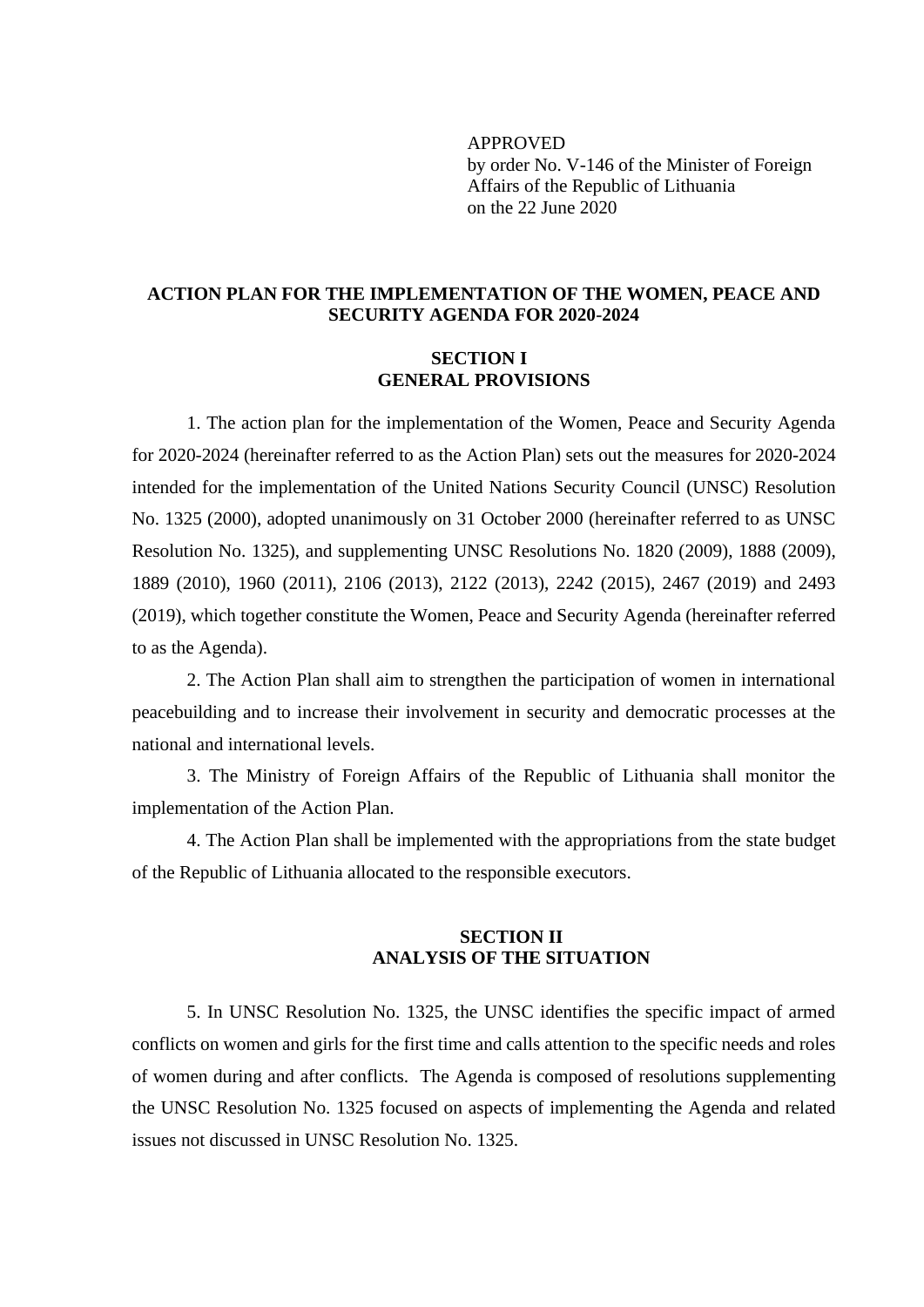6. The content of the Agenda is relevant to Lithuania to strengthen the role of women in Lithuanian society and the international framework. Lithuania's first Action Plan for the implementation of UNSC Resolution No. 1325 was approved by order No. V-263, "Regarding the Approval of the Plan of Measures of the United Nations Security Council Resolution No. 1325 (2000)" (hereinafter referred to as the Plan of Measures) of the Minister of Foreign Affairs of the Republic of Lithuania on 28 December 2011. The Plan of Measures sought to increase public awareness in areas of equal opportunities for women and men, and UNSC Resolution No. 1325, as well as training experts on the issues in UNSC Resolution No. 1325, would become standard practice. The institutions implementing it would cooperate more closely not only with each other, but also with relevant non-governmental organizations, academic institutions, and representatives of civil society.

The Action Plan has been prepared with the over twenty years' experience of implementation gained under UNSC Resolution No. 1325, the conclusions of the Council of the European Union (the EU) on Women, Peace and Security, and the provisions of the EU Action Plan regarding the Women, Peace and Security Agenda 2019-2024.<sup>12</sup>

7. The tasks of the Action Plan provide for the promotion of women's leadership in international processes and gender equality, the activation of international cooperation, raising awareness, and counselling on the issues of the Agenda.

8. The Action Plan's measures seek to strengthen the role of women in Lithuanian society and at the international level by implementing foreign and security policy priorities of Lithuania, as well as by participating in international peacebuilding and peacekeeping missions. By implementing it, Lithuania will be contributing to the efforts of the international community to support peace and security, human rights, justice, and sustainable development.

<sup>1</sup> 10th December 2018 The EU Council Conclusions regarding the Women, Peace and Security, No. 15086/18, [https://data.consilium.europa.eu/doc/document/ST-15086-2018-](https://data.consilium.europa.eu/doc/document/ST-15086-2018-INIT/lt/pdf?fbclid=IwAR0ZHlEmGQ9XHC5GWFG1luWNkQQOqR5eRDtmwXnyktwW9f0GWJ6cB8S-AA4) [INIT/en/pdf?fbclid=IwAR0ZHlEmGQ9XHC5GWFG1luWNkQQOqR5eRDtmwXnyktwW9f0GWJ6cB8S-AA](https://data.consilium.europa.eu/doc/document/ST-15086-2018-INIT/lt/pdf?fbclid=IwAR0ZHlEmGQ9XHC5GWFG1luWNkQQOqR5eRDtmwXnyktwW9f0GWJ6cB8S-AA4)

<sup>&</sup>lt;sup>2</sup> 5<sup>th</sup> July 2019 The EU Action Plan regarding the Women, Peace and Security 2019-2024, No. 11031/19, <https://data.consilium.europa.eu/doc/document/ST-11031-2019-INIT/en/pdf>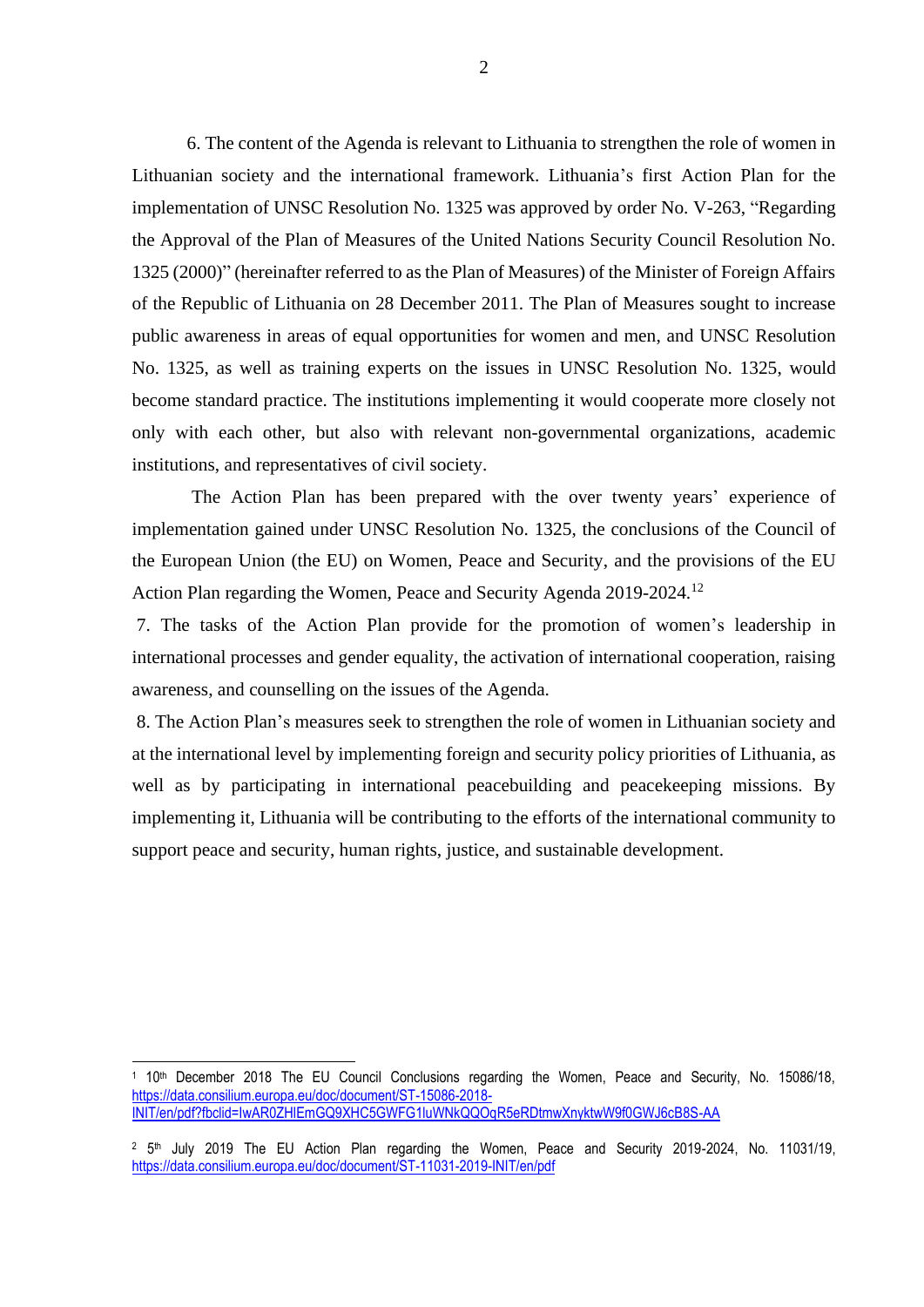## **SECTION III TASKS, MEASURES AND IMPLEMENTING AUTHORITIES OF THE ACTION PLAN**

|                                                                                                                                                                                                                                                                                                                                                                                                                                                                                                      | Period (years) | <b>Appropriations (EUR)</b> |      |      |      |      | Implementing                    | <b>Results to be</b>                       |  |  |
|------------------------------------------------------------------------------------------------------------------------------------------------------------------------------------------------------------------------------------------------------------------------------------------------------------------------------------------------------------------------------------------------------------------------------------------------------------------------------------------------------|----------------|-----------------------------|------|------|------|------|---------------------------------|--------------------------------------------|--|--|
| <b>Tasks</b>                                                                                                                                                                                                                                                                                                                                                                                                                                                                                         |                | 2020                        | 2021 | 2022 | 2023 | 2024 | authorities                     | achieved                                   |  |  |
| 1. Promote women leadership in international peace processes<br><b>Measures:</b>                                                                                                                                                                                                                                                                                                                                                                                                                     |                |                             |      |      |      |      |                                 |                                            |  |  |
| 1.1. Depending on the authority, to<br>collect and summarise<br>available<br>information on the participation of<br>women in selection procedures for<br>positions in civilian international and<br>EU missions or operations, including<br>observation<br>election<br>missions<br>organised by the EU<br>and the<br>Organisation<br>for<br>Security<br>and<br>Cooperation in Europe (the OSCE), as<br>well as to the positions in the<br>international institutions to which they<br>are delegated. | 2020-2024      | $\overline{\phantom{a}}$    |      |      |      |      | Ministry of Foreign<br>Affairs  | An overview and<br>conclusions<br>prepared |  |  |
| 1.2. To carry out independent research<br>regarding the participation of civilian<br>national defence personnel and women<br>soldiers in international operations and<br>EU training missions, analysing trends,<br>and reasons for their non-participation<br>(or low participation) in international<br>operations and EU training missions.                                                                                                                                                       | 2020           |                             |      |      |      |      | Ministry of National<br>Defence | Research carried<br>out                    |  |  |
| 1.3. To develop a plan on how to<br>encourage/motivate<br>national<br>civil<br>servants and soldiers to participate in                                                                                                                                                                                                                                                                                                                                                                               | 2021-2022      |                             |      |      |      |      | Ministry of National<br>Defence | A plan developed                           |  |  |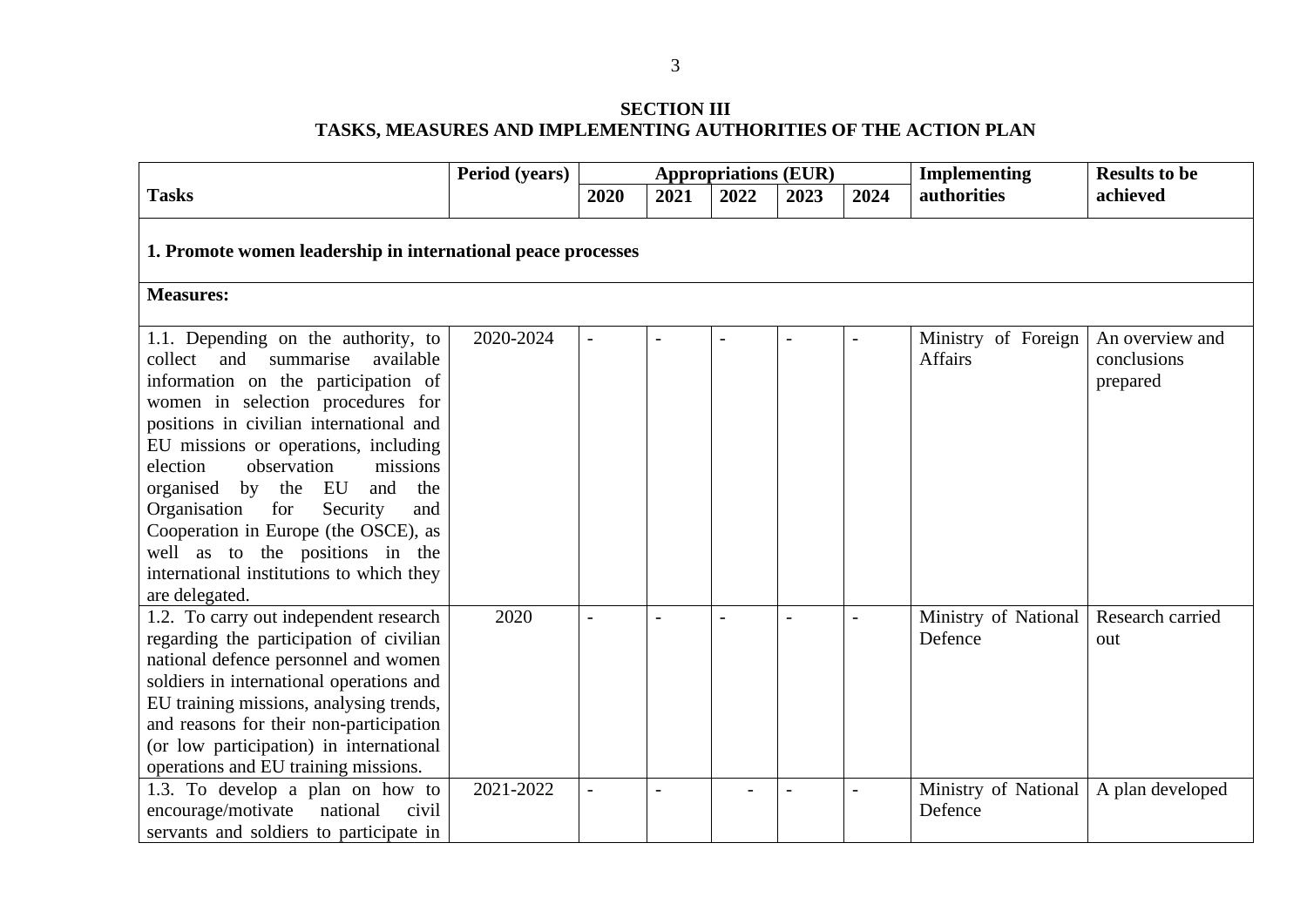|                                                                                                                                                                                                                                                                   |           |                | $\overline{4}$           |       |                |                          |                                                                                                                                               |                                                                                                                                        |
|-------------------------------------------------------------------------------------------------------------------------------------------------------------------------------------------------------------------------------------------------------------------|-----------|----------------|--------------------------|-------|----------------|--------------------------|-----------------------------------------------------------------------------------------------------------------------------------------------|----------------------------------------------------------------------------------------------------------------------------------------|
| international<br>EU<br>operations<br>and<br>training missions.                                                                                                                                                                                                    |           |                |                          |       |                |                          |                                                                                                                                               |                                                                                                                                        |
| 1.4. To make a list of potential peace<br>mediators.                                                                                                                                                                                                              | 2021      | $\overline{a}$ | $\overline{\phantom{a}}$ |       | $\blacksquare$ | $\equiv$                 | Ministry of Foreign<br>Affairs                                                                                                                | The creation of a<br>list of potential<br>peace mediators                                                                              |
| 1.5. To train and consult potential peace<br>mediators on Agenda topics and to<br>strengthen their skills.                                                                                                                                                        | 2022-2024 | $\equiv$       | $\overline{\phantom{a}}$ | 3 000 | 3 0 0 0        | 3 000                    | Ministry of Foreign<br><b>Affairs</b>                                                                                                         | At least 3 potential<br>peace mediators<br>trained                                                                                     |
| 1.6. To assign a diplomat to coordinate<br>Agenda issues in the Ministry of<br>Foreign Affairs.                                                                                                                                                                   | 2020      | $\overline{a}$ |                          |       |                | $\overline{a}$           | Ministry of Foreign<br><b>Affairs</b>                                                                                                         | A diplomat<br>assigned                                                                                                                 |
| 2. To promote gender equality                                                                                                                                                                                                                                     |           |                |                          |       |                |                          |                                                                                                                                               |                                                                                                                                        |
| <b>Measures:</b>                                                                                                                                                                                                                                                  |           |                |                          |       |                |                          |                                                                                                                                               |                                                                                                                                        |
| 2.1. To increase the knowledge of the<br>institution staff on the mechanisms for<br>prevention and handling complaints<br>against violence, sexual exploitation,<br>abuse, and gender-based harassment.                                                           | 2020-2024 | $\equiv$       | $\overline{\phantom{a}}$ |       |                |                          | Ministry of Foreign<br>Affairs,<br>Ministry of National<br>Defence, Ministry of<br>Social Security and<br>Labour,<br><b>Police Department</b> | Information<br>updated and<br>annually distributed<br>to the institutions'<br>staff                                                    |
| 2.2. To evaluate the possibility of<br>appointing gender advisers in the<br>Ministry of National Defence and/or<br>other institutions of the national<br>defence system and, if possible,<br>establishing positions for gender<br>advisers in these institutions. | 2020-2024 | $\overline{a}$ | $\overline{\phantom{a}}$ |       | $\overline{a}$ | $\overline{\phantom{a}}$ | Ministry of National<br>Defence                                                                                                               | Evaluating and<br>presenting the<br>possibility of<br>establishing a<br>gender adviser and<br>evaluation findings<br>to be implemented |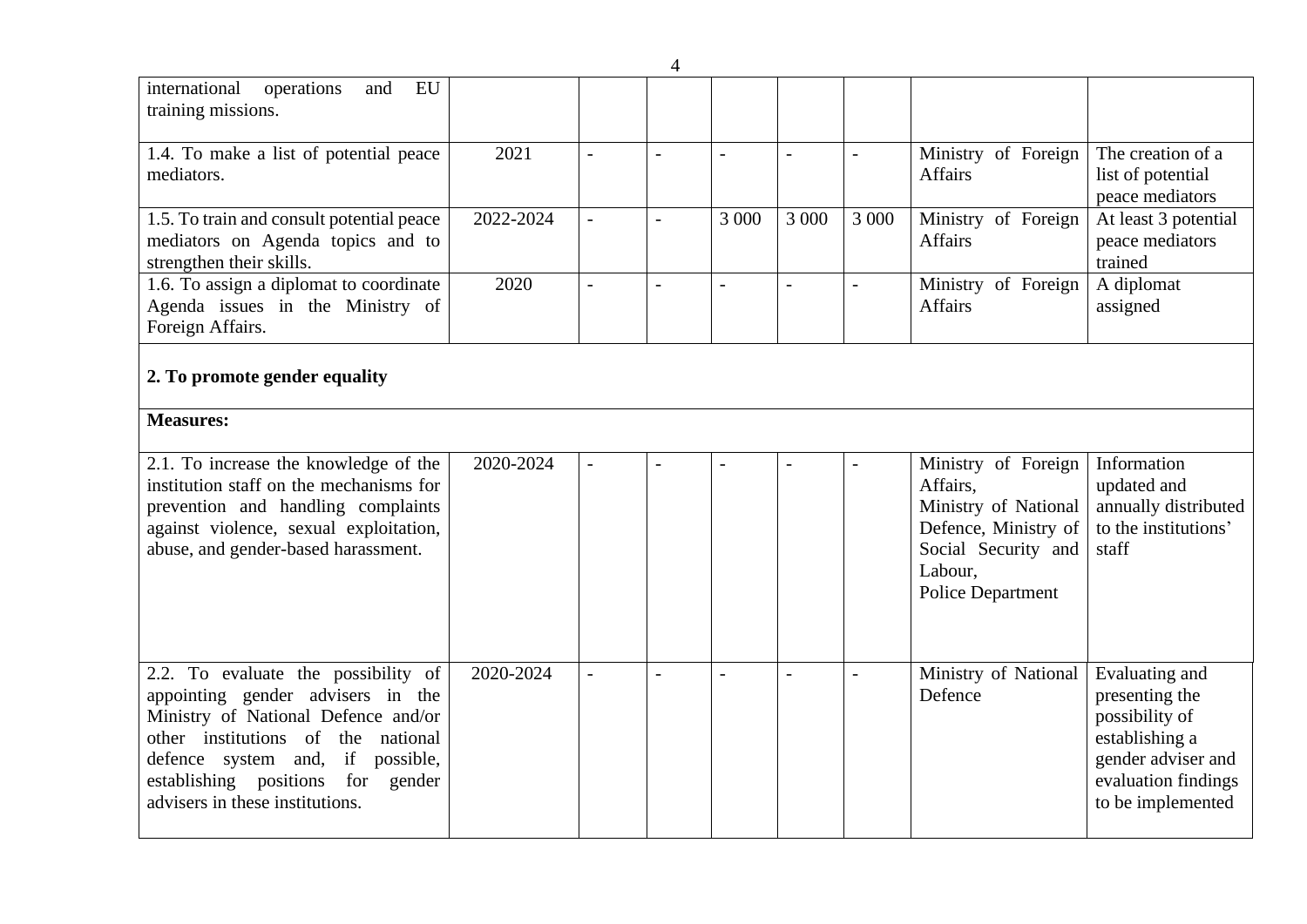|                                                                                                                                                                                                                                                                                        |               |                | 5                        |       |         |                          |                                                     |                                                                                                                                                                                                                                            |
|----------------------------------------------------------------------------------------------------------------------------------------------------------------------------------------------------------------------------------------------------------------------------------------|---------------|----------------|--------------------------|-------|---------|--------------------------|-----------------------------------------------------|--------------------------------------------------------------------------------------------------------------------------------------------------------------------------------------------------------------------------------------------|
| 2.3. To inform soldiers and staff at<br>national defence institutions on how to<br>contribute to the fight against all forms<br>of violence against women, including<br>sexual exploitation, violence, and<br>harassment, especially in the event of a<br>crisis, threat, or conflict. | 2020-2024     | 1 000          | 1 000                    | 1 000 | 1 0 0 0 | 1 0 0 0                  | Ministry of National<br>Defence                     | Preparing and<br>publishing<br>information for<br>soldiers and staff at<br>national defence<br>system institutions                                                                                                                         |
| 2.4. To carry out research and prepare<br>a report on the Availability of Health<br>Care for Women and Girls who Have<br><b>Experienced Domestic Violence.</b>                                                                                                                         | 2020-2024     | $\overline{a}$ | 2500                     |       |         | $\overline{\phantom{a}}$ | Ministry of Health<br>(Institute)<br>of<br>Hygiene) | Carrying out<br>research and<br>preparing a report                                                                                                                                                                                         |
| 3. To intensify international cooperation for the Agenda issues                                                                                                                                                                                                                        |               |                |                          |       |         |                          |                                                     |                                                                                                                                                                                                                                            |
| <b>Measures:</b>                                                                                                                                                                                                                                                                       |               |                |                          |       |         |                          |                                                     |                                                                                                                                                                                                                                            |
| 3.1. To share experiences with foreign<br>partners on how to motivate women to<br>participate in civilian international and<br>EU missions or operations.                                                                                                                              | $2020 - 2024$ | $\blacksquare$ | 2000                     | 2000  | 2 0 0 0 | 2 0 0 0                  | Ministry of Foreign<br>Affairs                      | The topic to be<br>included<br>in<br>the<br>agendas for at least<br>2 meetings per year<br>with<br>foreign<br>partners every year,<br>participating<br>in<br>consultations on the<br>Agenda's<br>topics<br>with at<br>least 2<br>countries |
|                                                                                                                                                                                                                                                                                        |               |                | $\overline{\phantom{a}}$ |       |         | $\overline{a}$           | Ministry of National<br>Defence                     | The topic to<br>be<br>included<br>in<br>the<br>agendas for at least<br>2 meetings per year<br>with<br>foreign<br>partners every year                                                                                                       |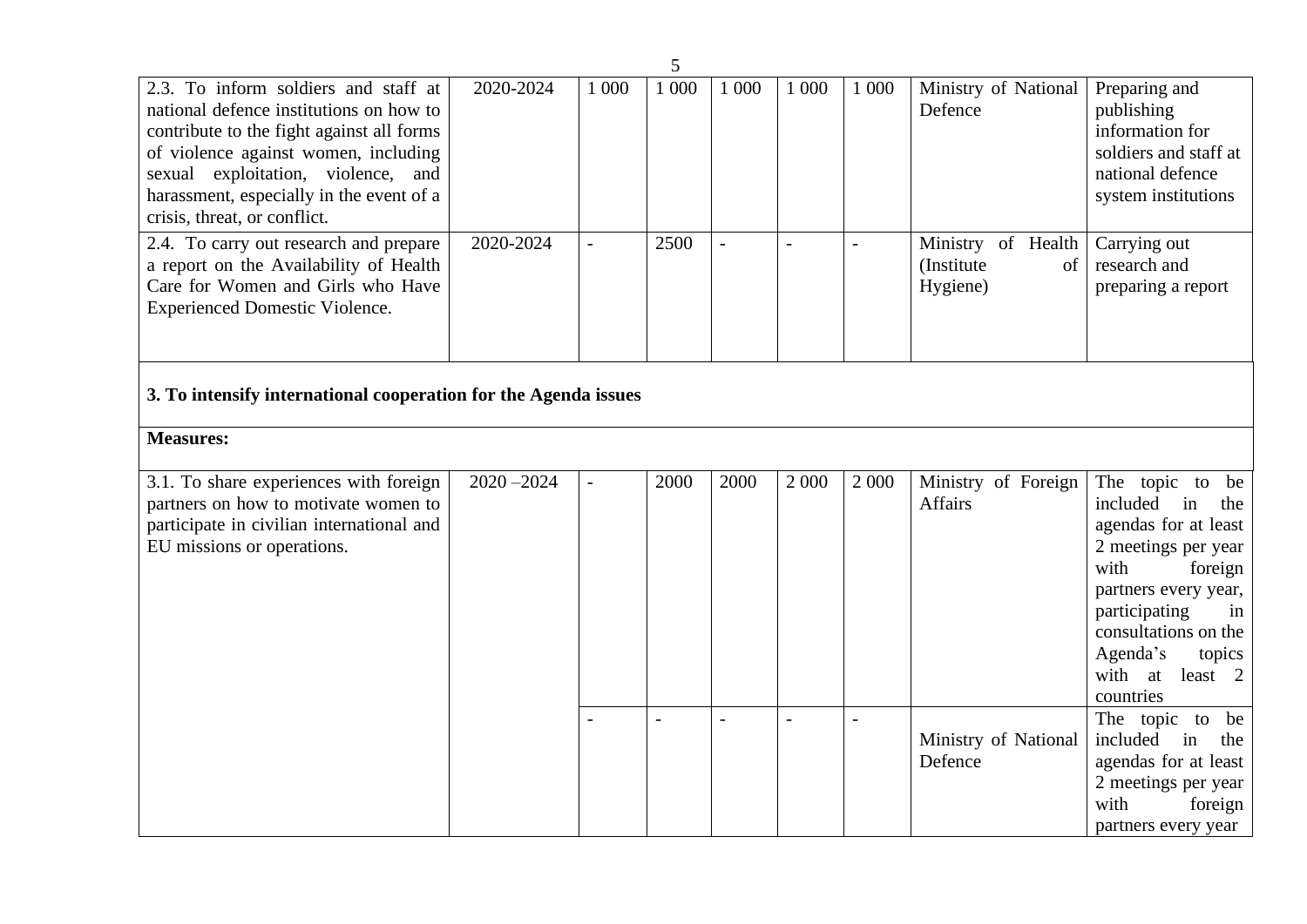| 6                                                                                                                                                                                                                                                             |           |                          |                          |                |                |                |                                           |                                                                                                                                                                                              |  |  |
|---------------------------------------------------------------------------------------------------------------------------------------------------------------------------------------------------------------------------------------------------------------|-----------|--------------------------|--------------------------|----------------|----------------|----------------|-------------------------------------------|----------------------------------------------------------------------------------------------------------------------------------------------------------------------------------------------|--|--|
|                                                                                                                                                                                                                                                               |           |                          |                          |                |                |                |                                           |                                                                                                                                                                                              |  |  |
|                                                                                                                                                                                                                                                               |           | $\overline{\phantom{a}}$ | $\overline{\phantom{a}}$ |                | 2 0 0 0        | 2 0 0 0        | <b>Police Department</b>                  | The topic to be<br>included<br>in<br>the<br>agendas for at least<br>2 meetings per year<br>with<br>foreign<br>partners,<br>participating<br>in<br>consultations with<br>at least 2 countries |  |  |
| 3.2. Depending on the authority, to raise<br>the Agenda's topics in meetings with<br>high-ranking officials from other<br>countries, to share experience on how to<br>incorporate the provisions of the<br>Agenda into the activities of the<br>institutions. | 2020-2024 | $\overline{\phantom{a}}$ | $\overline{a}$           | $\overline{a}$ | $\sim$         |                | Ministry of Foreign<br>Affairs            | The topic to be on<br>the agendas for at<br>least 5 meetings<br>with high-ranking<br>officials of other<br>countries                                                                         |  |  |
|                                                                                                                                                                                                                                                               |           |                          | $\overline{a}$           |                |                |                | Ministry of National<br>Defence           | Experience with<br>foreign partners to<br>be shared at<br>relevant events                                                                                                                    |  |  |
|                                                                                                                                                                                                                                                               |           | $\overline{a}$           |                          |                | $\overline{a}$ | $\blacksquare$ | Ministry of Social<br>Security and Labour | The topic to be<br>included in the<br>agendas for at least<br>2 meetings                                                                                                                     |  |  |
| 3.3. To support the Agenda initiatives<br>in the United Nations, OSCE, EU,                                                                                                                                                                                    | 2020-2024 | $\overline{a}$           | $\overline{a}$           |                |                |                | Ministry of Foreign<br>Affairs            | At least 5<br>initiatives                                                                                                                                                                    |  |  |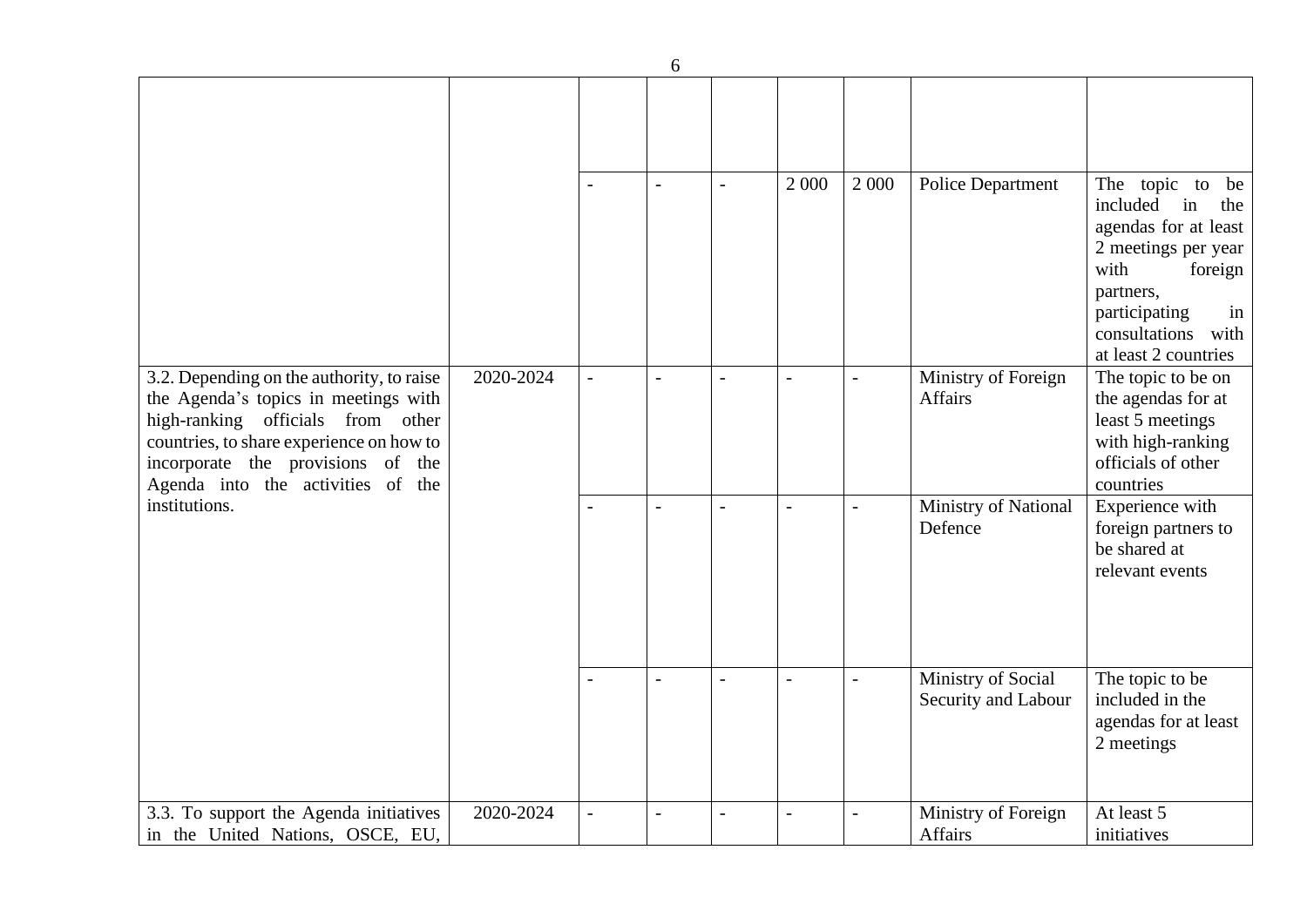| 7                                                                                                                                                                                                                                                                                                         |               |                          |                |         |                |                |                                 |                                                                                                                                                                           |  |
|-----------------------------------------------------------------------------------------------------------------------------------------------------------------------------------------------------------------------------------------------------------------------------------------------------------|---------------|--------------------------|----------------|---------|----------------|----------------|---------------------------------|---------------------------------------------------------------------------------------------------------------------------------------------------------------------------|--|
| NATO,<br>Community<br>of<br>the<br>Democracies.                                                                                                                                                                                                                                                           |               |                          |                |         |                |                |                                 | supported, at least<br>7 reports read                                                                                                                                     |  |
| 3.4. To participate in international<br>expert meetings on Agenda issues in<br>workgroups of the European External<br>Service,<br>the<br>European<br>Action<br>Commission, the EU Council, and<br>discussions on Agenda issues in the<br>meetings organized by the United<br>Nations, the OSCE, the NATO. | $2020 - 2024$ | 2 0 0 0                  | 2 0 0 0        | 2 0 0 0 | 2 0 0 0        | 2 0 0 0        | Ministry of Foreign<br>Affairs  | At least 5 meetings<br>attended                                                                                                                                           |  |
|                                                                                                                                                                                                                                                                                                           |               | 2 0 0 0                  | 2 0 0 0        | 2 0 0 0 | 2 0 0 0        | 2 0 0 0        | Ministry of National<br>Defence | At least 2 meetings<br>attended                                                                                                                                           |  |
| 4. To advise state institutions, non-governmental organizations on the issues of the Agenda, to raise public awareness.                                                                                                                                                                                   |               |                          |                |         |                |                |                                 |                                                                                                                                                                           |  |
| <b>Measures:</b>                                                                                                                                                                                                                                                                                          |               |                          |                |         |                |                |                                 |                                                                                                                                                                           |  |
| 4.1 Depending on the authority, to<br>include the Agenda topics in trainings<br>for individuals preparing to go on<br>international operations<br>and EU<br>training missions, diplomatic missions                                                                                                        | $2020 - 2024$ | $\overline{\phantom{a}}$ | $\overline{a}$ |         |                |                | Ministry of Foreign<br>Affairs  | The topic of the<br>Agenda to be<br>included in at least<br>5 pieces of training                                                                                          |  |
| for the Republic of Lithuania, consular<br>offices, and special missions.                                                                                                                                                                                                                                 |               |                          | $\sim$         |         | $\overline{a}$ | $\overline{a}$ | Ministry of National<br>Defence | The topic of the<br>Agenda to be<br>included in training<br>for civilians and<br>soldiers preparing<br>to go on<br>international<br>operations or EU<br>training missions |  |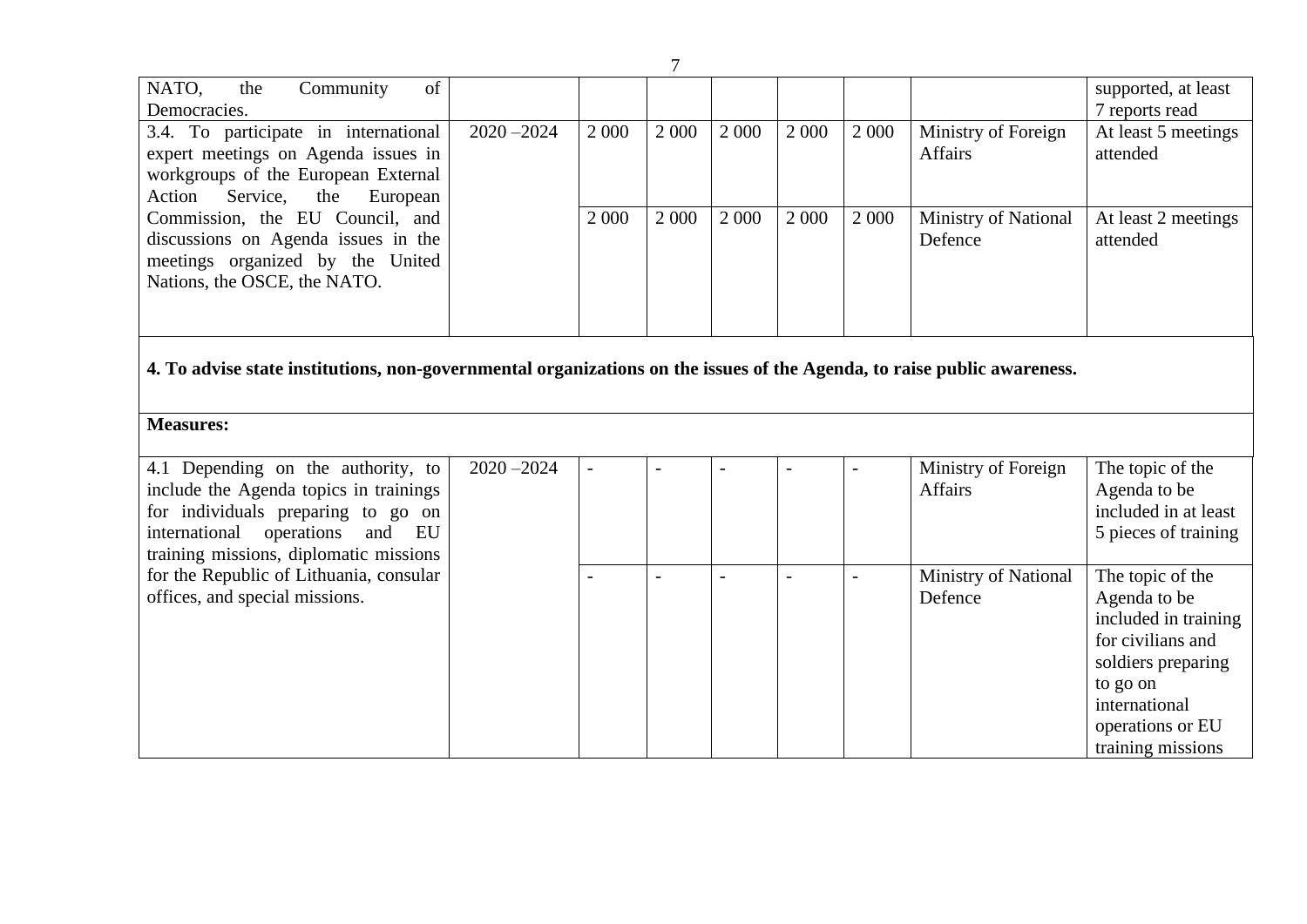| 8                                                                                                                                                                                                                                                                                                                                                           |           |                |       |       |                |         |                                 |                                                                                                                                                                                                                                                                                                     |  |
|-------------------------------------------------------------------------------------------------------------------------------------------------------------------------------------------------------------------------------------------------------------------------------------------------------------------------------------------------------------|-----------|----------------|-------|-------|----------------|---------|---------------------------------|-----------------------------------------------------------------------------------------------------------------------------------------------------------------------------------------------------------------------------------------------------------------------------------------------------|--|
|                                                                                                                                                                                                                                                                                                                                                             |           |                |       |       |                |         | <b>Police Department</b>        | The topic of the<br>Agenda to be<br>included in the<br>agendas of at least<br>2 meetings,<br>consultations with<br>individuals<br>preparing to go or<br>considering going<br>to international<br>operations and EU<br>training missions.                                                            |  |
| 4.2 To include the study of topics on the<br>role of gender in different socio-<br>environments<br>economic<br>during<br>conflicts and conflict regulation, as well<br>as the features of implementing the<br>Agenda under these conditions, in the<br>undergraduate study programmes at the<br>General Jonas Žemaitis<br>Military<br>Academy of Lithuania. | 2020-2024 |                |       |       | $\overline{a}$ |         | Ministry of National<br>Defence | The study of topics<br>on the role of<br>gender in different<br>socio-economic<br>environments<br>during conflicts<br>and conflict<br>regulation, as well<br>as the features of<br>implementing the<br>Agenda under these<br>conditions, to be<br>included in<br>undergraduate<br>study programmes. |  |
| 4.3 To train civil servants and/or<br>soldiers in the national defence system<br>who can advise on gender equality<br>issues, train on Agenda topics, and<br>work in international operations and<br>training missions as gender<br>EU<br>advisers.                                                                                                         | 2021-2024 | $\overline{a}$ | 4 300 | 4 300 | 4 300          | 4 3 0 0 | Ministry of National<br>Defence | At least 1<br>representative per<br>year to be trained                                                                                                                                                                                                                                              |  |